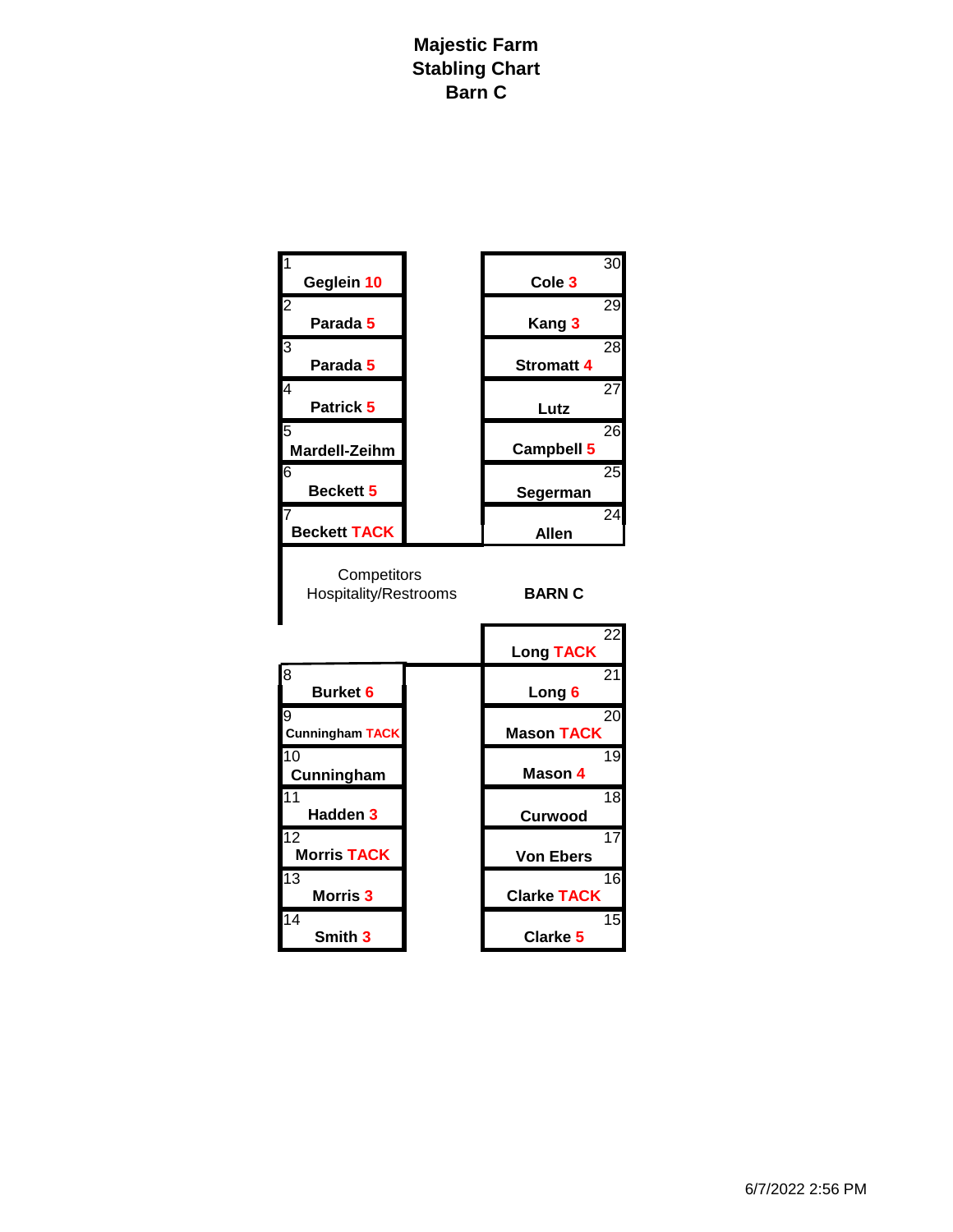| <b>Majestic Farm</b><br><b>Stable Chart</b><br><b>Barn D</b> |                         |                         |
|--------------------------------------------------------------|-------------------------|-------------------------|
| 67                                                           |                         | 68                      |
| 65                                                           |                         | 66                      |
| 63                                                           |                         | 64                      |
| 61                                                           |                         | 62                      |
| 59                                                           |                         | 60                      |
| 57                                                           |                         | 58                      |
| 55                                                           |                         | 56                      |
| 53                                                           |                         | 54                      |
| 51                                                           |                         | 52                      |
| 49                                                           |                         | 50                      |
| 47                                                           |                         | 48                      |
| 45                                                           |                         | 46                      |
| 43                                                           |                         | 44                      |
| 41                                                           |                         | 42                      |
| 39                                                           |                         | 40                      |
| 37                                                           |                         | 38                      |
| 35                                                           | <b>Heath STALLION!!</b> | 36                      |
|                                                              | <b>Walk Way</b>         |                         |
| $\overline{3}3$                                              | <b>Heath TACK</b>       | 34                      |
| 31                                                           | <b>Heath STALLION!!</b> | 32                      |
|                                                              |                         | 30                      |
| 27<br>Sanger                                                 | Wilcox 2                | 28                      |
| 25<br>Leidle                                                 | Huiet                   | 26                      |
| 23<br>Dixon                                                  | Warner 3                | 24                      |
| 21<br>Fogg 6                                                 | <b>Flory</b>            | 22                      |
| 19<br><b>Fogg TACK</b>                                       | Harrington              | 20                      |
| 17<br>Fogg 6                                                 | Gaston                  | 18                      |
| 15<br>Piller <sub>6</sub>                                    | Gaston                  | 16                      |
| $\overline{13}$<br><b>Chabot TACK</b>                        | Kolstad                 | 10                      |
| 11<br>Chabot 6                                               | Davenport               | 12                      |
| 9<br>Johnsen TACK                                            | <b>McNeely</b>          | 10                      |
| 7<br>Johnsen 6                                               | Ellison 5               | $\overline{8}$          |
| 5<br>West 5                                                  | Ellison 5               | 6                       |
| 3<br><b>Brollier TACK</b>                                    | Laird                   | 4                       |
| $\overline{\mathbf{1}}$<br><b>Brollier 5</b>                 | <b>Murphy</b>           | $\overline{\mathbf{c}}$ |